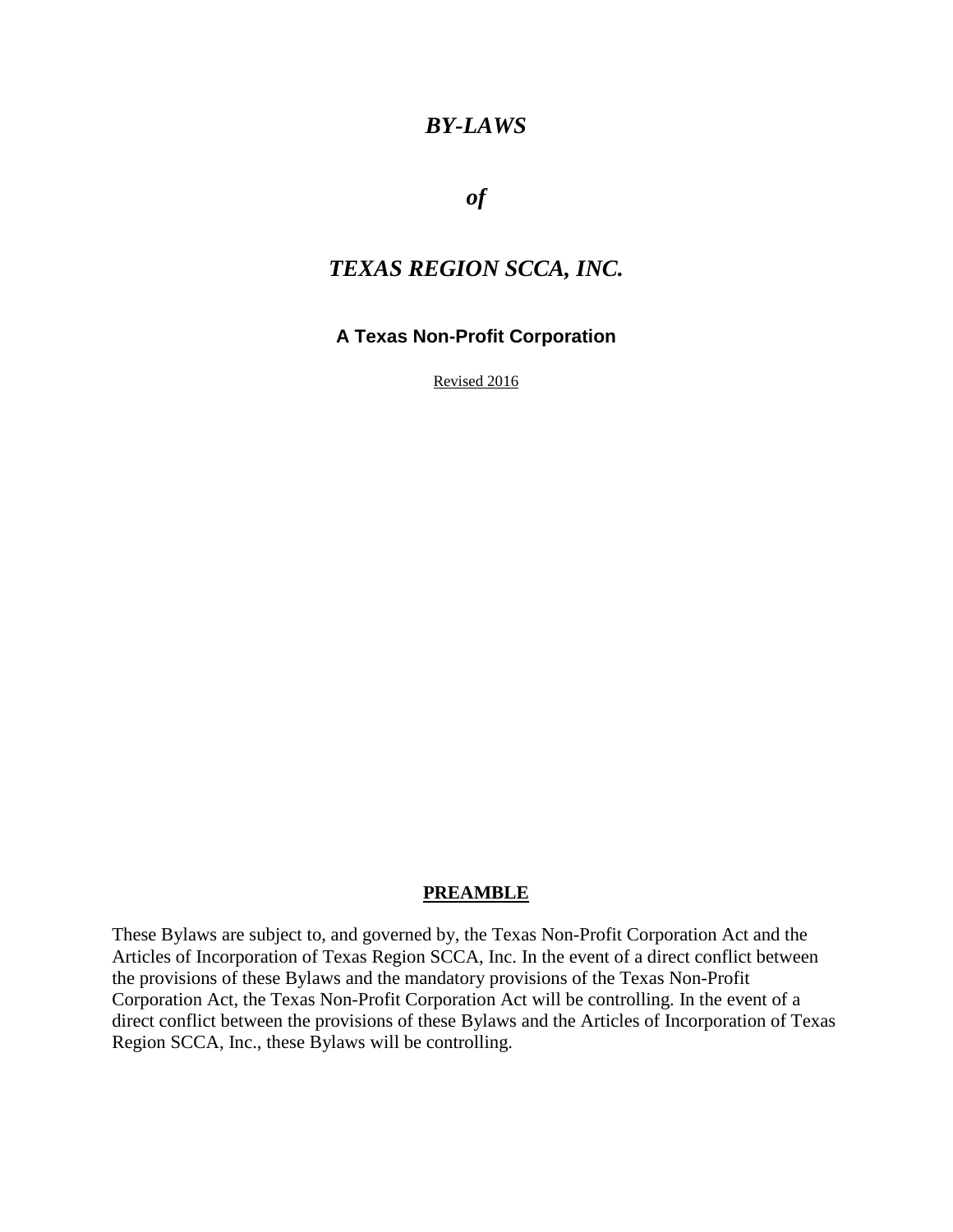### **ARTICLE I – ORGANIZATION**

**Section 1. Name.** The name of the club shall be TEXAS REGION SCCA, INC., herein referred to as "Texas Region".

**Section 2. Affiliation.** Texas Region is affiliated with the Sports Car Club of America, Incorporated, herein referred to as "National", and is chartered under that organization's bylaws and policies. In any case of discrepancy between Texas Region and National bylaws, the National bylaws shall prevail.

**Section 3. Purposes.** The purposes of Texas Region shall be to support and maintain an automobile club for the enjoyment of its members and for their participation, to promote interest in sports cars and other automobiles, to encourage safe and skillful driving, to develop and arrange automobile competition, to establish rules and regulations covering all Texas Region activities, and to own real and personal property as incidental to the forgoing purposes.

**Section 4. Emblem.** The emblem of Texas Region shall be the design known as the "Grub" Rustler" standing above a silhouette of the State of Texas as set forth below:



**Section 5. Corporate Seal.** There is no provision for a corporate seal.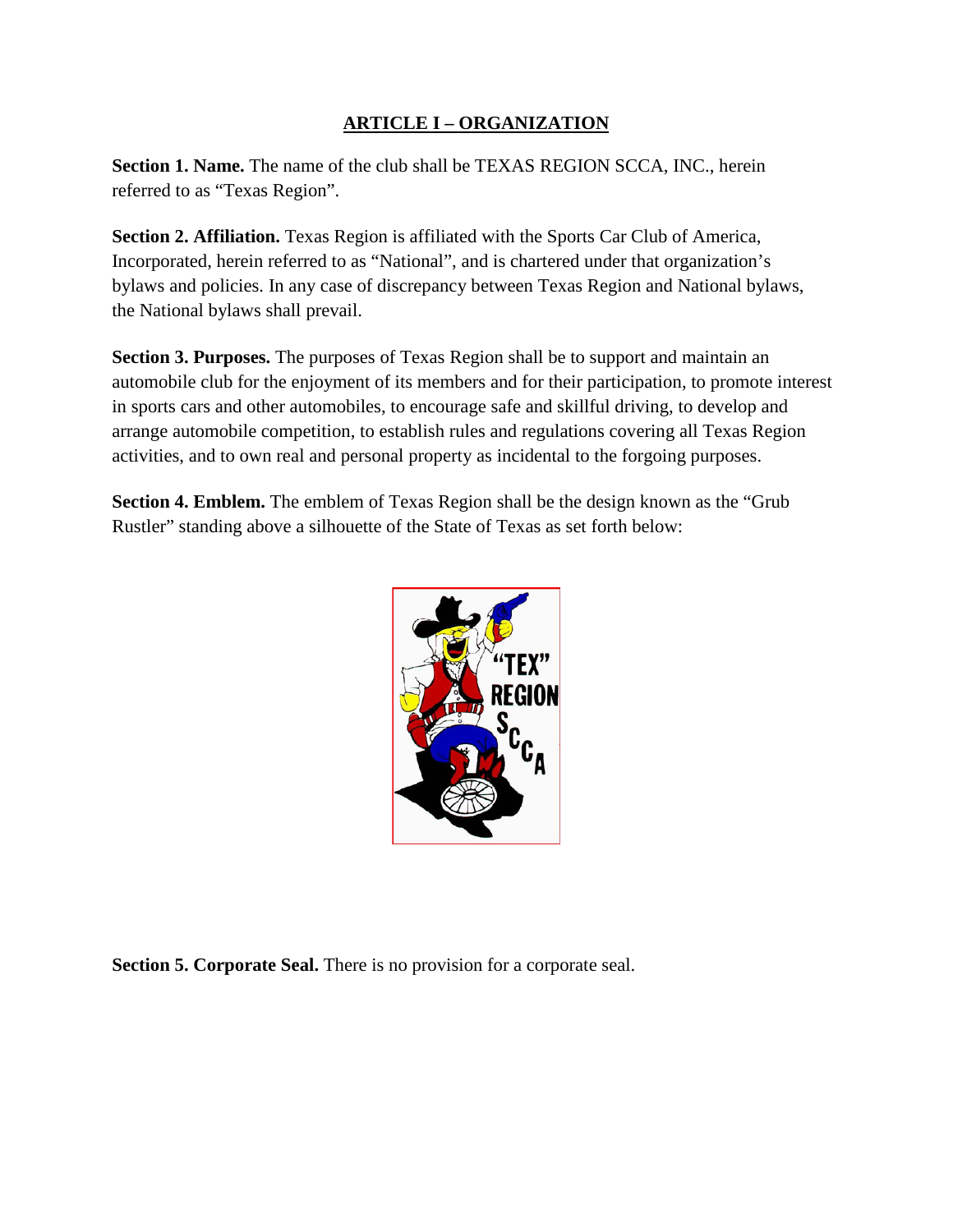### **ARTICLE II – MEMBERSHIP**

**Section 1. Eligibility.** Membership in Texas Region shall be restricted to members of National. Membership in Texas Region shall be open to any such individual who is interested in and capable of furthering the purposes of Texas Region and of National.

**Section 2. Membership Acceptance.** Any eligible person shall be considered a member of Texas Region upon payment of Texas Region and National dues and notification of acceptance for membership by National.

**Section 3. Classes of Membership.** Membership classifications shall include those established by National, except for such classifications which National may designate as being only National classifications, and such other classifications as the Board of Texas Region may establish from time to time.

**Section 4. Dues.** The membership year of Texas Region shall be concurrent with the membership year established by National. Dues shall be payable annually in such amounts as the Board of Texas Region may from time to time establish. The Board may establish a graduated rate structure for various dues categories. Such rates and categories will be published on the Texas Region website.

**Section 5. Privileges.** Members in good standing shall be entitled to all privileges appertaining to their respective class of membership.

#### **Section 6. Resignation, Lapse and Suspension.**

- **A. Resignation**. A member may resign by letter addressed to the Secretary. Such resignations shall be effective upon receipt thereof by the Secretary.
- **B. Lapse.** Membership in Texas Region shall automatically lapse for non-payment of dues. The membership of any person indebted to Texas Region and delinquent in such indebtedness for more than sixty days shall automatically lapse, and such member shall thereupon forfeit all dues and fees already paid. Membership of a Texas Region member shall automatically lapse if that person ceases to be a member in good standing of National.
- **C. Suspension.** The Board of Texas Region may suspend a member at any time for any cause if the suspending body shall deem such action to be in the best interest of Texas Region, provided that such body will afford the member a reasonable opportunity to be heard by it or a committee appointed by it, in person or through a representative, prior to taking such action, unless it deems it imperative to suspend such member before a hearing can be held. The Board shall immediately notify a member so suspended, in writing, of the suspension.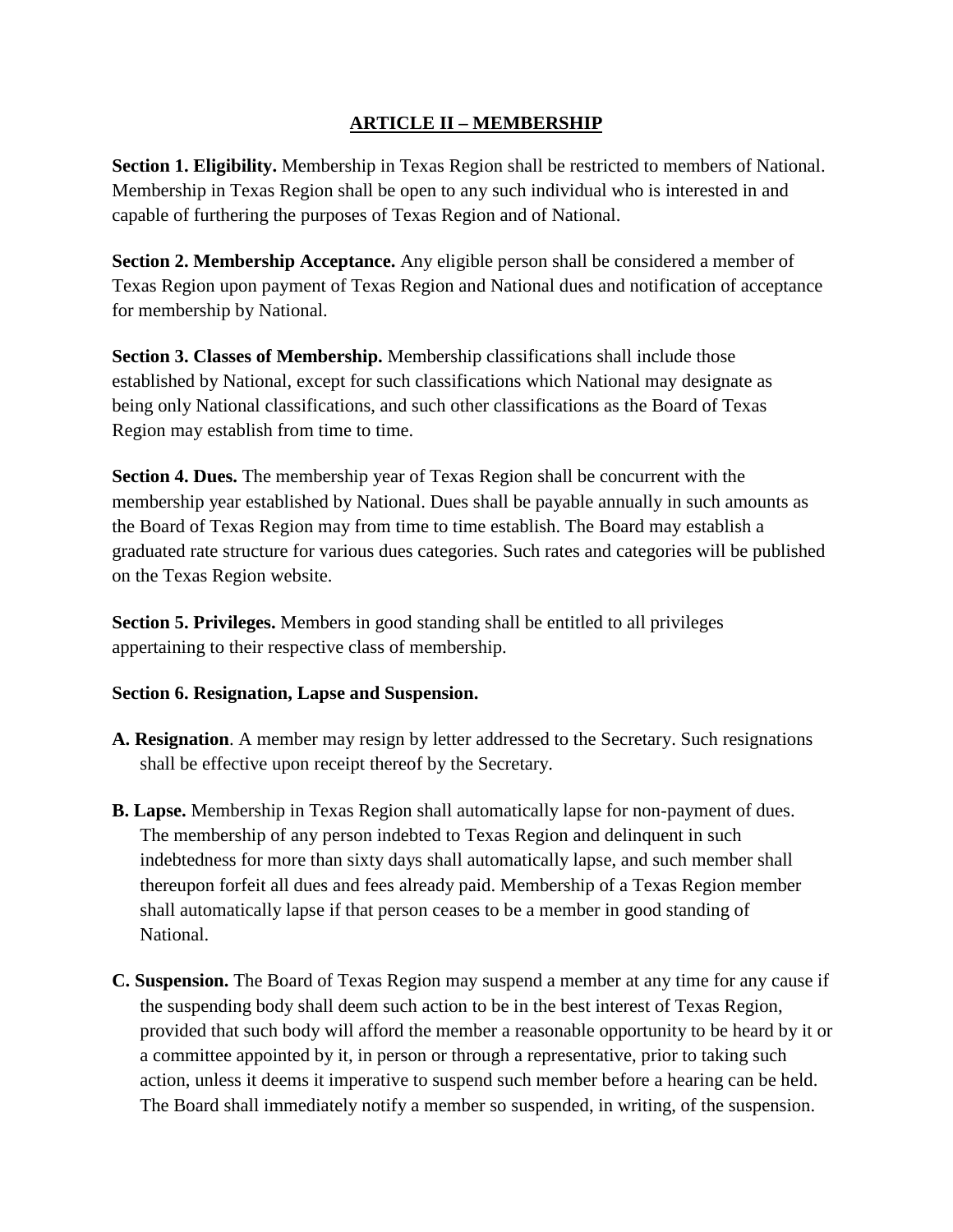The suspended member shall thereafter be entitled to a reasonable opportunity to be heard, in person or through a representative, by the Board or a committee appointed by it concerning the member's suspension. The Board may thereafter continue the suspension for a definite term, terminate or rescind the suspension, or expel the member. The decision of the Board may be appealed in accordance with the National bylaws.

### **ARTICLE III – MEETINGS OF THE MEMBERS**

**Section 1. Annual Meeting.** The Annual Meeting of the members shall normally be held during the second week in November of each year for the election of Officers and Directors, reports from Officers and Committees, and other such business as lawfully may come before the meeting. The meeting shall be held in a place convenient for the majority of the members.

**Section 2. Regular Meetings.** The Regular Meetings of the members shall normally be held during the second week of the month for the purpose of transacting any business which lawfully may come before the meetings and for the purpose of reports of the Officers and Committees to be brought to the attention of the membership. The date and location of these meetings shall be published on the Texas Region website. These meetings shall be conducted at a place convenient to a majority of the membership.

**Section 3. Special Meetings.** In addition to any provision of law, Special Meetings of the membership may be called by a majority of the Board or by presentation to the Secretary of a petition signed by fifteen per cent (15%) of Texas Region's members. A Special Meeting must be held within thirty (30) days of an affirmative vote for such a meeting by the Board or receipt by the Secretary of a petition signed by fifteen percent (15%) of the members, based on the total membership count as shown on Texas Region's roster as of the date of the most recent Regular Meeting prior to the date the decision to hold such a meeting is made by the Board or the aforementioned petition is presented to the Secretary.

**Section 4. Notice of Meetings.** The Secretary shall provide a separate notice of each Annual Meeting and Special Meeting to an address of each member shown in the Texas Region member roster on the date of the notice creation. Such notice shall include the date, time, place and purpose of the meeting. Notice of the Annual Meeting shall be sent no less than ten (10) days nor more than thirty (30) days before such meeting. Notice of all meetings shall be published on the Texas Region website.

#### **ARTICLE IV – VOTING AND ELECTIONS**

**Section 1. Voting.** All actions, except election of Officers and Directors and except amendment of the Articles of Association or of these Bylaws (see Article X below), shall be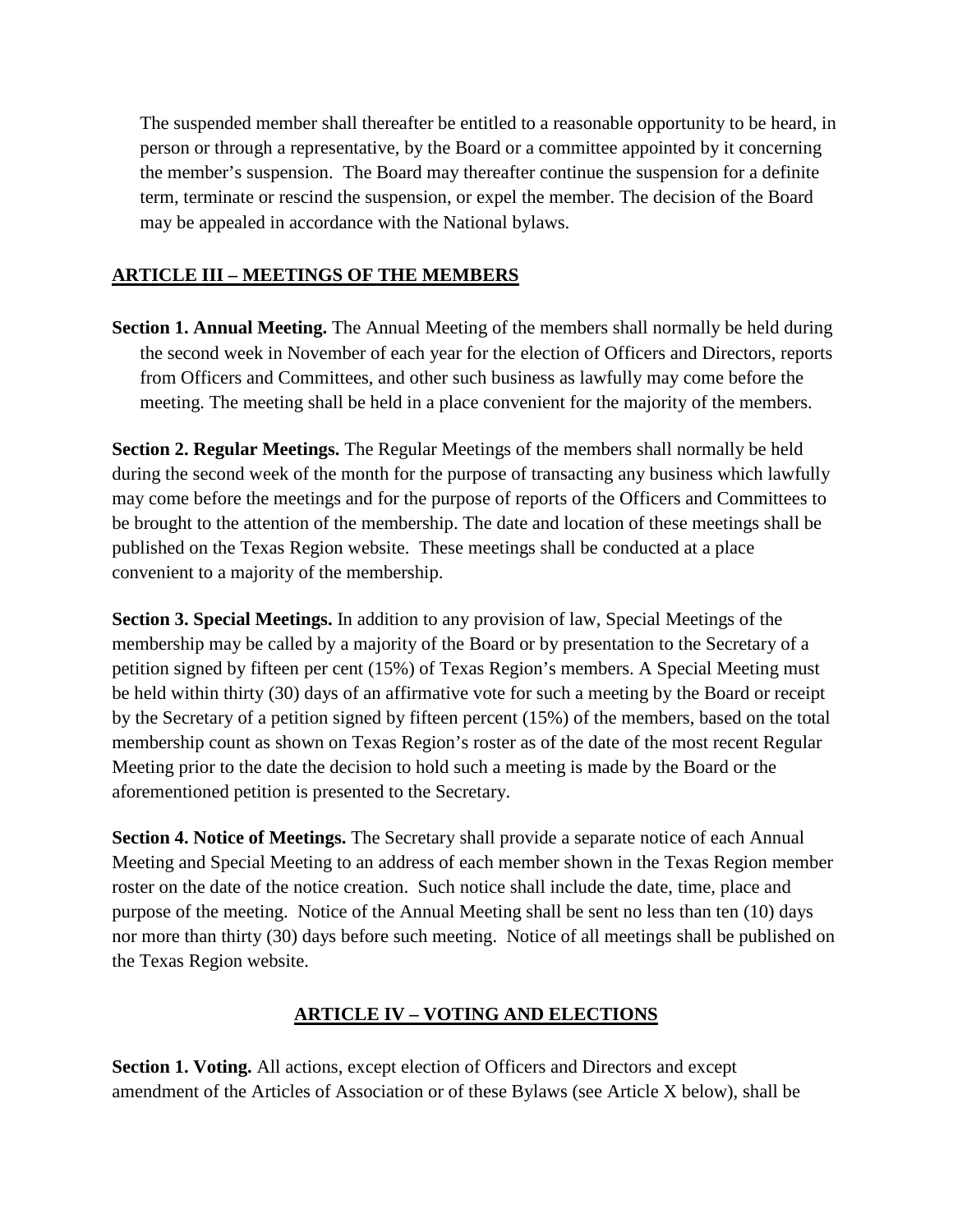by a majority of those present and voting.

**Section 2. Election of Officers and Directors.** Each nomination for an Officer or a Director shall be signed by ten (10) Texas Region members in good standing, and shall be mailed or delivered to the Secretary during the period beginning September 15 through the regularly scheduled October membership meeting of each year. For a member's name to be placed on the Ballot, an acceptance signed by the nominee must be filed with the Secretary during the period stated above, and the candidate must meet the qualifications for election as defined elsewhere in these Bylaws. No nominations will be accepted from the floor at the Annual Meeting. After the nomination period, the Secretary will prepare a ballot and notify each Texas Region member in good standing, along with the notice of the Annual Meeting, in accordance with Article III, Section 4. Any Texas Region member in good standing may vote for one (1) person for each open Officer and Director position. Each ballot must be presented in a manner such that each vote can be identified as belonging to a specific member, preferably by use of the membership number. In addition, facsimile ballots and electronic ballots or other electronic "consent click" ballots shall be effective as original ballots. The Secretary or that Officer's designee(s) will count the ballots and shall keep individual ballots in strict confidence but must, upon request of any Texas Region member in good standing, disclose the vote tallies to that member. The ballots and all related materials shall be retained until the next Annual Meeting. The member receiving the highest number of votes cast for the Officer and Director's positions will be certified as the incoming Officers and Directors. In the event of a tie, the members present at the annual meeting shall vote on the nominees receiving the same number of votes for any position in order to break the tie, by a majority of those present and voting. If the tie is not so broken, the Board shall vote to break the tie.

**Section 3. Unfilled Positions and Interim Vacancies.** Any elective position unfilled through the process as set forth in Article IV, Section 2, or any interim vacancy, shall be filled by appointment of the Board within ninety (90) days of the occurrence of the vacancy. Members appointed to fill vacancies must meet the same qualifications as required for election. If the Board is unable to make such an appointment within ninety (90) days, the Board will assume the responsibilities of the position.

**Section 4. Removal from Office**. Any Officer or Director may be removed from office with cause by two-thirds (2/3) majority vote of the members present and voting at a Special Meeting of the membership called for that purpose, as outlined in Article III, Section 3.

### **ARTICLE V – OFFICERS**

**Section 1. Number and Term of Officers.** The elected Officers of Texas Region shall be a Regional Executive, Secretary and Treasurer. The term of the elected Officers shall be one (1) year, commencing on January 1 following the election. The Regional Executive shall serve no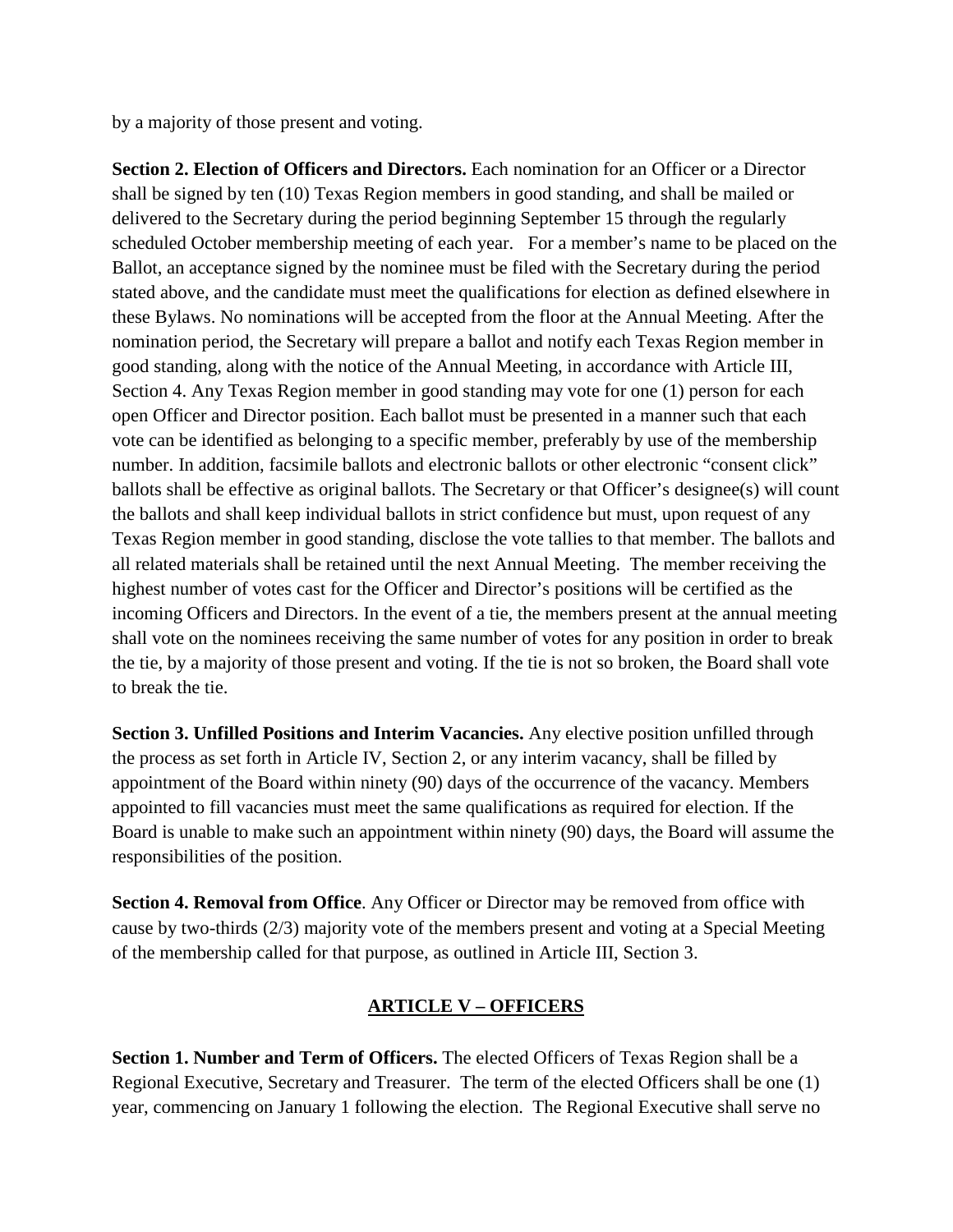more than six (6) consecutive terms. No person shall hold more than one elected or appointed office at any one time nor shall an Officer (other than the RE) be a member of the Board.

**Section 2. Qualification of Officers.** Any Texas Region member in good standing may be elected or appointed by the Board to an elective position with the exception that the RE shall have prior elective office in Texas Region or have served as an Assistant RE. The RE shall serve as Chairperson of the Board in the year subsequent to the last term served as RE.

#### **Section 3. Duties of Elected Officers.**

- **A. Regional Executive.** The Regional Executive, herein referred to as "RE", shall serve as a voting member of the Board and shall preside at all meetings of the members and Officers at which the RE is present. The RE shall serve as Texas Region's primary liaison with National and other Regions as well as with the Southwest Division. The RE shall organize and coordinate all aspects of the activities of Texas Region. The RE or, with the approval of the Board, his/her designee, shall be Texas Region's designated representative at the National convention and all Division meetings; the Region shall reimburse all reasonable travel and lodging expenses associated with attendance at such meetings. The RE shall nominate for approval by the Board the Assistant RE Race, Assistant RE Solo, Assistant RE Rally and the Assistant RE Membership as well as all subcommittees. Along with the other Officers and Assistant RE's, the RE shall prepare a budget for submission to the Board for approval no later than January of each year. The RE shall perform those duties ordinarily pertaining to a chief executive officer or president except as otherwise provided by these Bylaws.
- **B. Secretary.** The Secretary, or that Officer's designee, shall attend all Texas Region meetings and shall record all minutes and outcome of votes and maintain a file thereof. The Secretary will be responsible for obtaining an up-to-date roster of all Texas Region members from the ARE Membership for all mailings required of the Secretary by these Bylaws. The Secretary shall give all notices of meetings required by these Bylaws and shall perform all duties incident to the office required by these Bylaws or by a majority of the Board. The Secretary shall have custody of Texas Region records and the corporate seal (if there be one), shall conduct Texas Region correspondence as required, and shall maintain the Texas Region mailing address. In the temporary absence of the RE, the Secretary shall preside at meetings of the members and Officers.
- **C. Treasurer.** The Treasurer shall, subject to such conditions and restrictions as may be made by the Board of Directors, have control of all monies, debts, obligations and property belonging to Texas Region. The Treasurer shall give a report of the financial status of Texas Region at the Annual Meeting and, if so required, at any other meeting of the members, Officers, or Directors. No obligation, debt, or other liability shall be incurred by the Treasurer without the specific prior approval of the Board.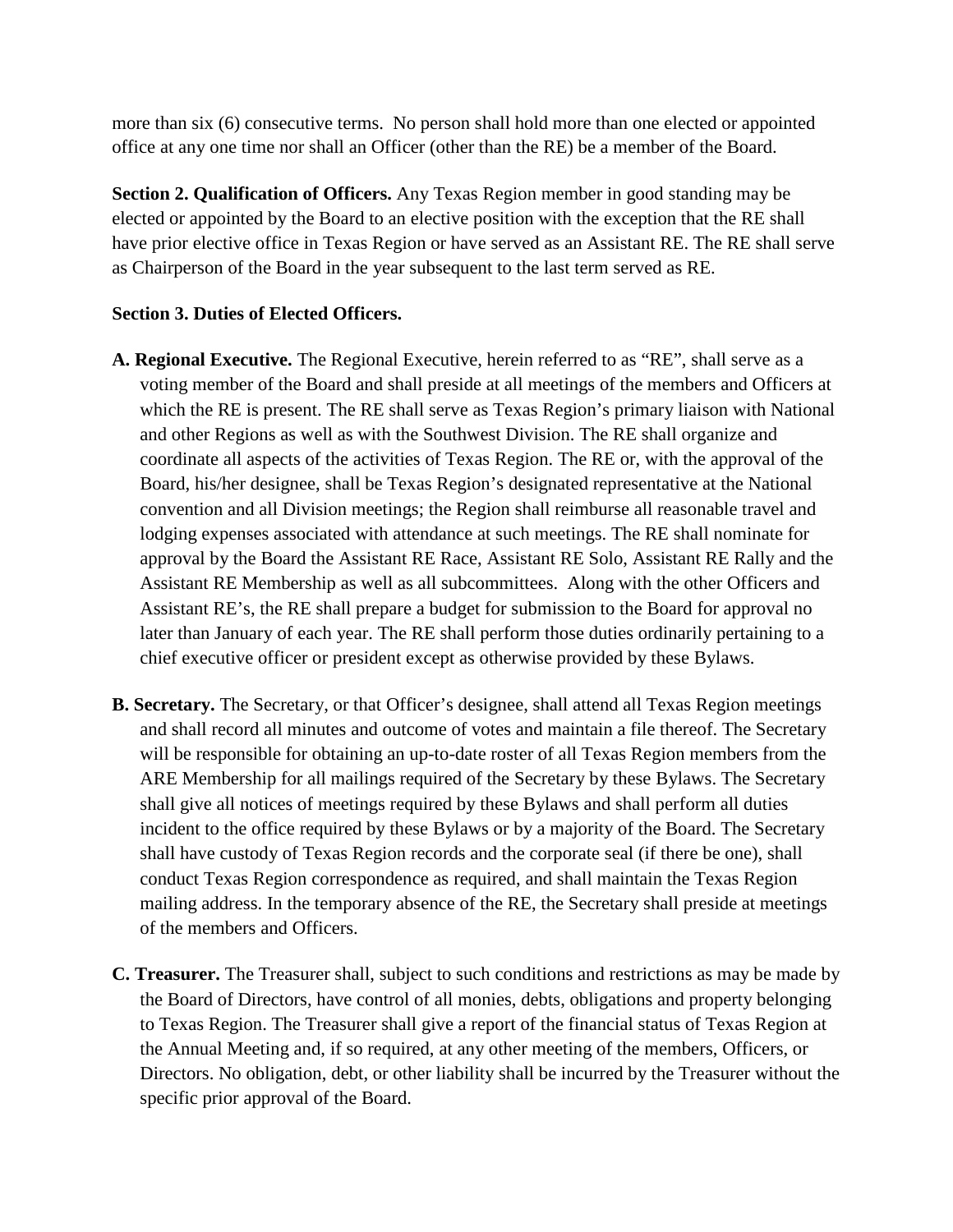#### **Section 4. Duties of Appointed Officers**.

- **A. Assistant Regional Executive Race:** the Assistant Regional Executive Race (ARE Race) shall be responsible to the RE for administration of all Texas Region race related activities, including but not limited to budget preparation, site procurement, all event day activities and sponsorship.
- **B. Assistant Regional Executive Membership.** The Assistant Regional Executive Membership (ARE Membership) shall be responsible to the RE for administration of Texas Region in the general areas of membership, social activities, program activities, newsletter publication and merchandise sales.
- **C. Assistant Regional Executive Solo.** The Assistant Regional Executive Solo (ARE Solo) shall be responsible to the RE for administration of all Texas Region Solo activities, including but not limited to budget preparation, site procurement, all event day activities and sponsorship.
- **D. Assistant Regional Executive Rally.** The Assistant Regional Executive Rally (ARE Rally) shall be responsible to the RE for administration of all Texas Region Rally activities, including but not limited to budget preparation, site procurement, all event day activities and sponsorship.

# **ARTICLE VI – BOARD OF DIRECTORS**

Section 1. Jurisdiction. The Board of Directors, herein referred to as the "Board", shall, through the Officers, manage the affairs and property of Texas Region. The Board shall establish and publish policies, procedures, and budgets to insure continuity of operations from year to year. The Board shall review, update and publish, at least annually, a balance sheet and income statement, a long range plan stating specific goals, objectives, and priorities of Texas Region, and shall be empowered to make future commitments as may be desirable to implement such goals and objectives of Texas Region. The Board shall also provide direction and support to the Officers in the implementation of Texas Region's goals and objectives.

**Section 2. Chairperson.** The immediate past RE shall automatically serve as chairperson of the Board and shall not vote except in the event of a tie. In the event that the immediate past RE is unable to serve as chairperson, the Board shall elect a chairperson from among its members who are in the last year of their term.

**Section 3. Qualifications, Number and Terms.** In addition to the chairperson and the RE, there shall be six (6) Directors who shall serve for terms of two (2) years or until their successors are appointed and qualified. Half (3) of the Directors shall be elected each year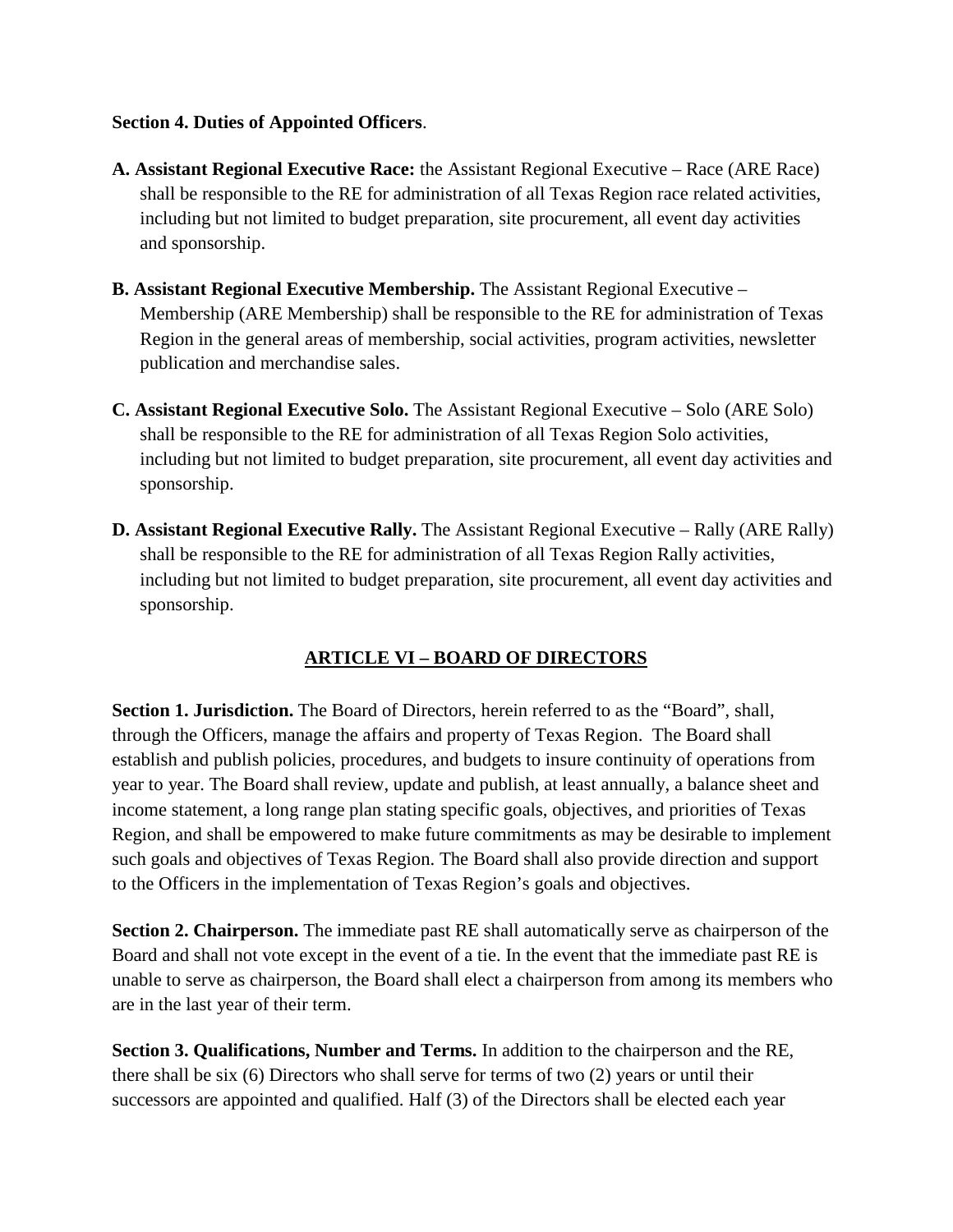except in the event that the outgoing RE is seeking reelection or has indicated he cannot serve as Chairperson for the coming year, in which case a fourth Director shall be elected at the Annual Meeting in accordance with Article IV, Section 2. The candidates receiving the three highest vote totals will be elected to two year terms. The candidate receiving the fourth highest total will be elected to a one year term. All terms commence on January 1 following the election. Any Texas Region member in good standing may be elected to the Board provided he/she has been a member of Texas Region continuously for the two previous years. An elected Director may only serve two (2) consecutive terms. A member may serve on the Board again after an absence of at least two (2) years.

**Section 4. Meetings.** Regular meetings of the Board shall be held at least quarterly. They shall normally be held during the second week of the month and preceding the regular meeting of the membership if any is to be held that month. The place, day and hour of such regular meetings of the Board shall be published on the Texas Region website. Such regular meetings shall be conducted in a place convenient to a majority of the membership and shall be open to any Texas Region member in good standing. Other meetings of the Board may be held at any place and time designated by a majority of such Directors, with or without notice. In the absence of the Chairperson, the RE shall preside at any meeting of the Board. Regular or other meetings of the Board may be declared executive sessions by the Chairman or presiding Officer in order to discuss personal or similarly sensitive topics.

**Section 5. Quorum.** A majority of the number of Directors fixed by these Bylaws shall constitute a quorum for the transaction of business. The act of the majority of the Directors present at a meeting at which a quorum is present shall be the act of the Board. A Director shall be considered present at any meeting of the Board if during the meeting he or she is in radio or telephone communication with the other Directors participating in the meeting.

**Section 6. Proxy.** A Director who is unable to attend a meeting of the Board may vote by written proxy given to any other voting member of the Board or a designated member who is in attendance at the meeting in question. However, a vote by proxy will not be counted toward the number of Directors needed to be present to constitute a quorum for the transaction of business. A written proxy shall only be valid for thirty (30) days from the date of its execution by the Director. Each proxy shall be revocable unless expressly stated therein to be irrevocable or unless made irrevocable by law.

**Section 7. Director Attendance.** A Director who is absent from three consecutive regular meetings of the Board during a fiscal year is encouraged to reevaluate with the Board his/her commitment to Texas Region. The Board may deem a Director who has missed three consecutive meetings without such a reevaluation to have resigned from the Board.

**Section 8. Resignation.** A Director shall have the right to resign at any time upon written notice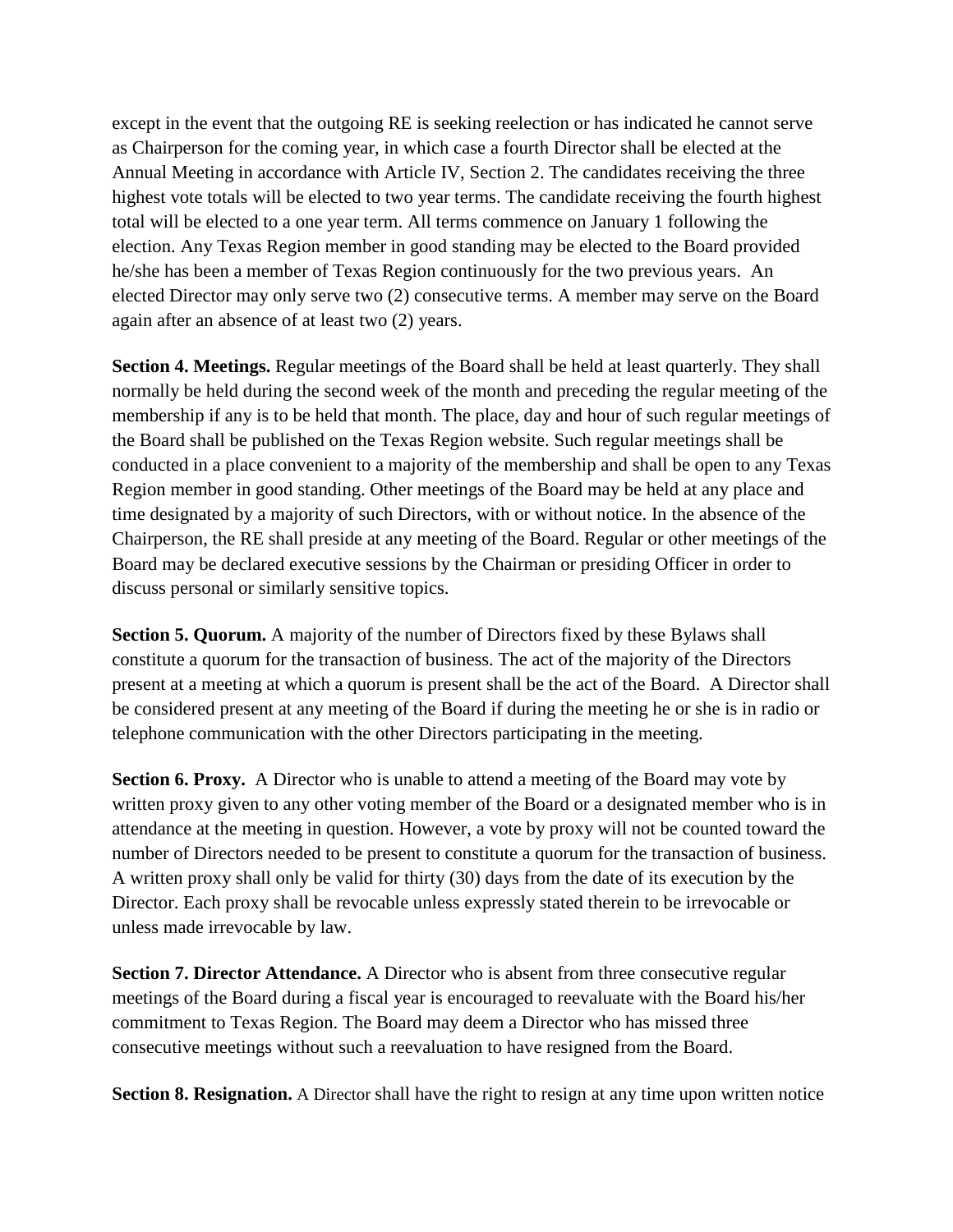to the Board Chair, Secretary, or the RE. Unless otherwise specified in the notice, the resignation shall take effect upon receipt, and the acceptance of such resignation shall not be necessary to make it effective.

**Section 9. Removal.** A Director may be removed, with or without cause, at any duly constituted meeting of the Board, by the affirmative vote of a majority of then-serving Directors.

**Section 10. Minutes.** At meetings of the Board, business shall be transacted in such order as the Board may determine from time to time. In the event the Secretary is unavailable, the Board Chair shall appoint a person to act as Secretary at each meeting. The Secretary, or the person appointed to act as Secretary, shall prepare minutes of the meetings which shall be posted on the Texas Region website in a timely manner.

**Section 11. Action by Written Consent.** Any action that may be taken at a meeting of the Board may be taken without a meeting if consent in writing setting forth the action shall be signed by all Directors. Such consent shall be placed in the minutes and shall have the same force and effect as a vote of the Board taken at an actual meeting. The Directors' written consent may be executed in multiple counterparts or copies, each of which shall be deemed an original for all purposes. In addition, facsimile signatures and electronic signatures, or other electronic "consent click" acknowledgments, shall be effective as original signatures.

### **ARTICLE VII – COMMITTEES**

**Section 1. Appointment.** The Officers, with the approval of the Board, shall designate and appoint such committees, sub-committees and chairpersons as they find desirable from time to time, and shall outline their duties and responsibilities.

**Section 2. Standing Committees.** The Board shall maintain the following standing committees:

- **A. Membership.** The ARE Membership shall be responsible for the following committees: Membership, Newsletter, Merchandise, Social and Program.
- **B. Race.** The ARE Race shall be responsible for the following committees: Race Administration and Driver Licensing.
- **C. Solo.** The ARE Solo shall be responsible for the following committee: Solo Board.
- **D. Rally.** The ARE Rally shall be responsible for the following committees: Rally Administration.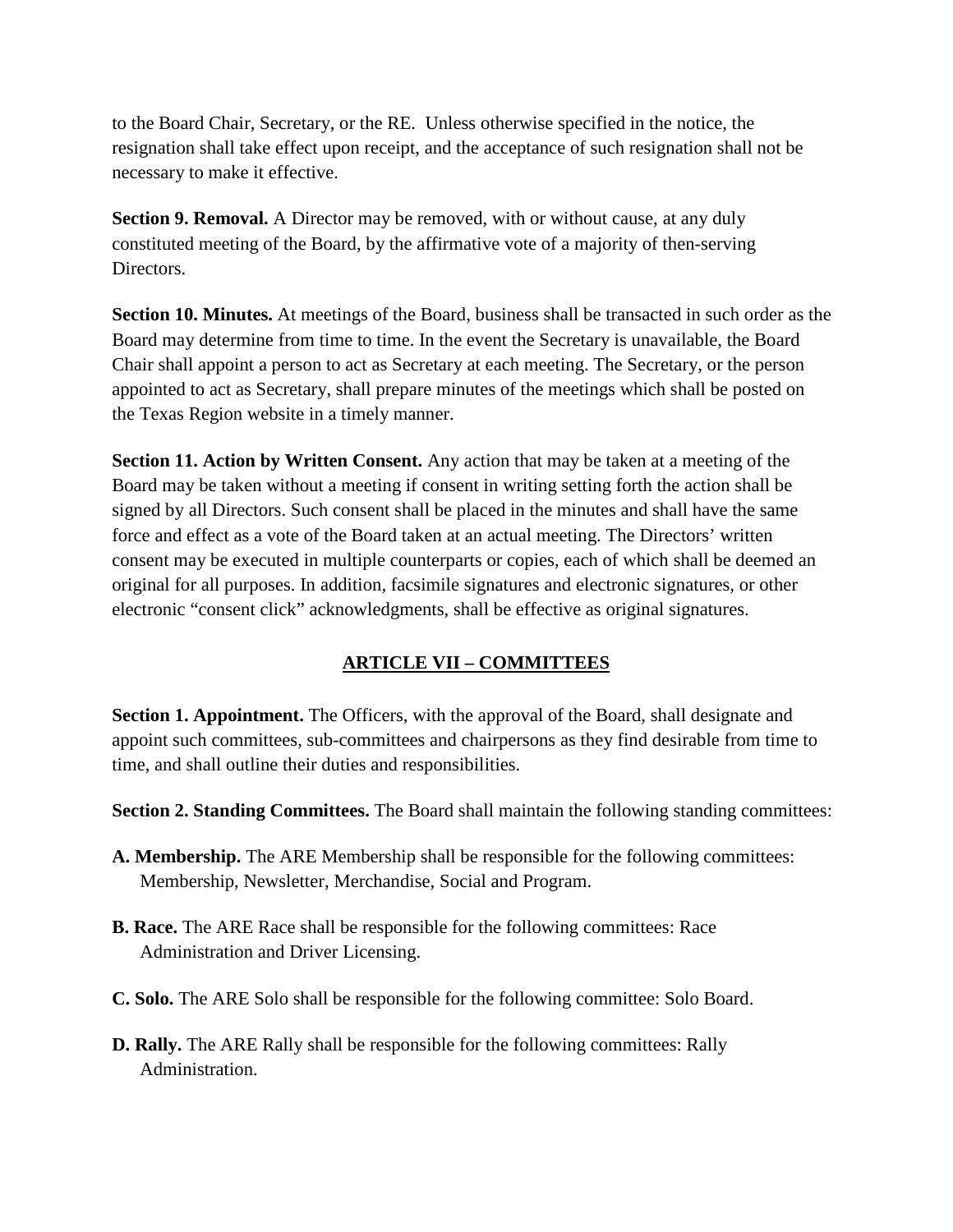**Section 3. Special Committees.** The Chair may appoint special committees composed of Directors and/or non-Directors for purposes deemed appropriate by the Chair (i.e., special fundraising events, etc.). The term of such committees shall not be more than one year.

**Section 4. Advisory Council.** The Board may maintain an Advisory Council which shall not have nor exercise the authority, responsibility, or duties of the Board. Except as otherwise provided in such resolution, members of such Advisory Council need not be Directors. The Chair shall appoint the members thereof. Any member may be removed by the Chair whenever, in the Board Chair's judgment, the best interests of Texas Region shall be served by such removal.

**Section 5. Term of Office.** Each member of a committee and the Advisory Council shall serve a term of one year, unless the committee is sooner terminated or unless a committee member is removed from such committee or Advisory Council.

**Section 6. Vacancies.** Vacancies in the membership of any committee or Advisory Council may be filled by appointments made in the same manner as provided in the case of the original appointments.

**Section 7. Quorum: Manner of Acting.** The act of the majority of the committee members present at a meeting at which a quorum is present shall be the act of the committee.

**Section 8. Rules.** Each committee may adopt rules for its own governance provided such rules are not inconsistent with these Bylaws or with rules adopted by the Board.

# **ARTICLE VIII – MISCELLANEOUS**

**Section 1. Fiscal Year.** The fiscal year of Texas Region shall be the calendar year.

**Section 2. Books and Records.** Texas Region shall keep correct and complete books and accounting records and shall also keep minutes of the proceedings of its Board.

**Section 3. Contracts and Grants.** The Board may authorize any Officer(s) or agent(s) of Texas Region to enter into contracts, leases, and agreements with and accept grants and loans from the United States; its departments and agencies; the State of Texas; its agencies, counties, municipalities, and political subdivisions; and public or private corporations, foundations, and persons; and may generally perform all acts necessary for a full exercise of the powers vested in it. The RE shall have authority to enter into such contracts and expend such funds on behalf of Texas Region as the Board may specify.

**Section 4. Checks, Drafts, or Orders for Payment.** All checks, drafts or orders for the payment of money, notes or other evidences of indebtedness issued in the name of Texas Region shall be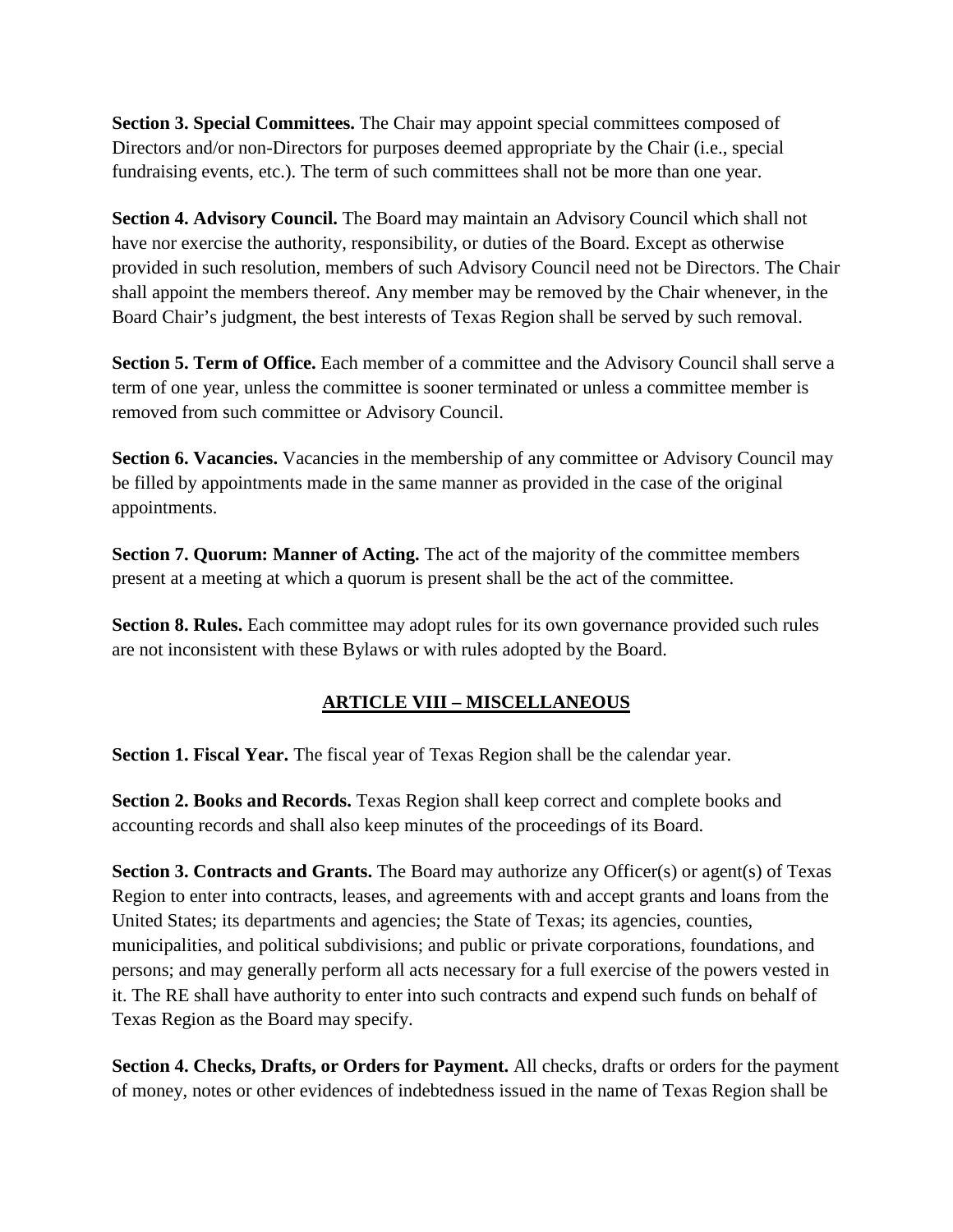signed by such Officer(s) or agent(s) of Texas Region and in such manner as shall from time to time be determined by resolution of the Board. In the absence of such determination by the Board, such instruments shall be signed by the RE and co-signed by the Treasurer.

**Section 5. Deposits.** All funds of Texas Region shall be deposited from time to time to the credit of Texas Region in such banks, trust companies or other depositories as the Board shall select.

**Section 6. Acceptance of Gifts.** The Board may accept on behalf of Texas Region any cash contribution, gift, bequest or devise for the general purposes, or for any special purpose. Prior to acceptance of a significant non-cash contribution, gift, bequest or devise the Board shall determine, by resolution thereof, that the acceptance of such non-cash contribution, gift, bequest or devise would be consistent with and further the purposes of Texas Region.

**Section 7. Contracts Involving Directors and/or Officers.** Upon full disclosure of a direct or indirect interest in any contract relating or incidental to the operations of Texas Region, Directors and Officers of Texas Region may be permitted to maintain a direct or indirect interest in any such contract, notwithstanding that at such time they may also be acting as individuals, or trustees of trusts, or beneficiaries of trusts, members or associates or as agents for other persons or corporations, or may be interested in the same matters as shareholders, trustees, or otherwise; provided, however, that any contract, transaction or action taken on behalf of Texas Region involving a matter in which a Director or Officer is personally interested as a shareholder, trustee or otherwise shall be at arm's length and not in violation of the proscriptions in the Articles of Incorporation or these Bylaws which prohibit Texas Region's use or application of its funds for private benefit; and provided further that no contract, transaction or act shall be taken on behalf of Texas Region if such contract, transaction or act would result in denial of Texas Region's exemption from federal income taxation under the Code and its regulations as they now exist or as they may hereafter be amended. In no event, however, shall any person or entity dealing with the Board or Officers of Texas Region be obligated to inquire into the authority of the Board and Officers to enter into and consummate any contract, transaction or take other action. Any Director who would directly or indirectly benefit from a contractual relationship as described above shall not participate in the decision on whether that Director shall be permitted by the Board to maintain such an interest.

**Section 8. Investments.** Texas Region shall have the right to retain all or any part of any property – real, personal, tangible, or intangible – acquired by it in whatever manner and pursuant to the direction and judgment of the Board, to invest and reinvest any funds held by it without being restricted to the class of investments available to trustees by law or any similar restriction.

**Section 9. Exempt Activities.** Notwithstanding any other provision of these Bylaws, no Director, Officer, representative or member of Texas Region shall take any action or carry on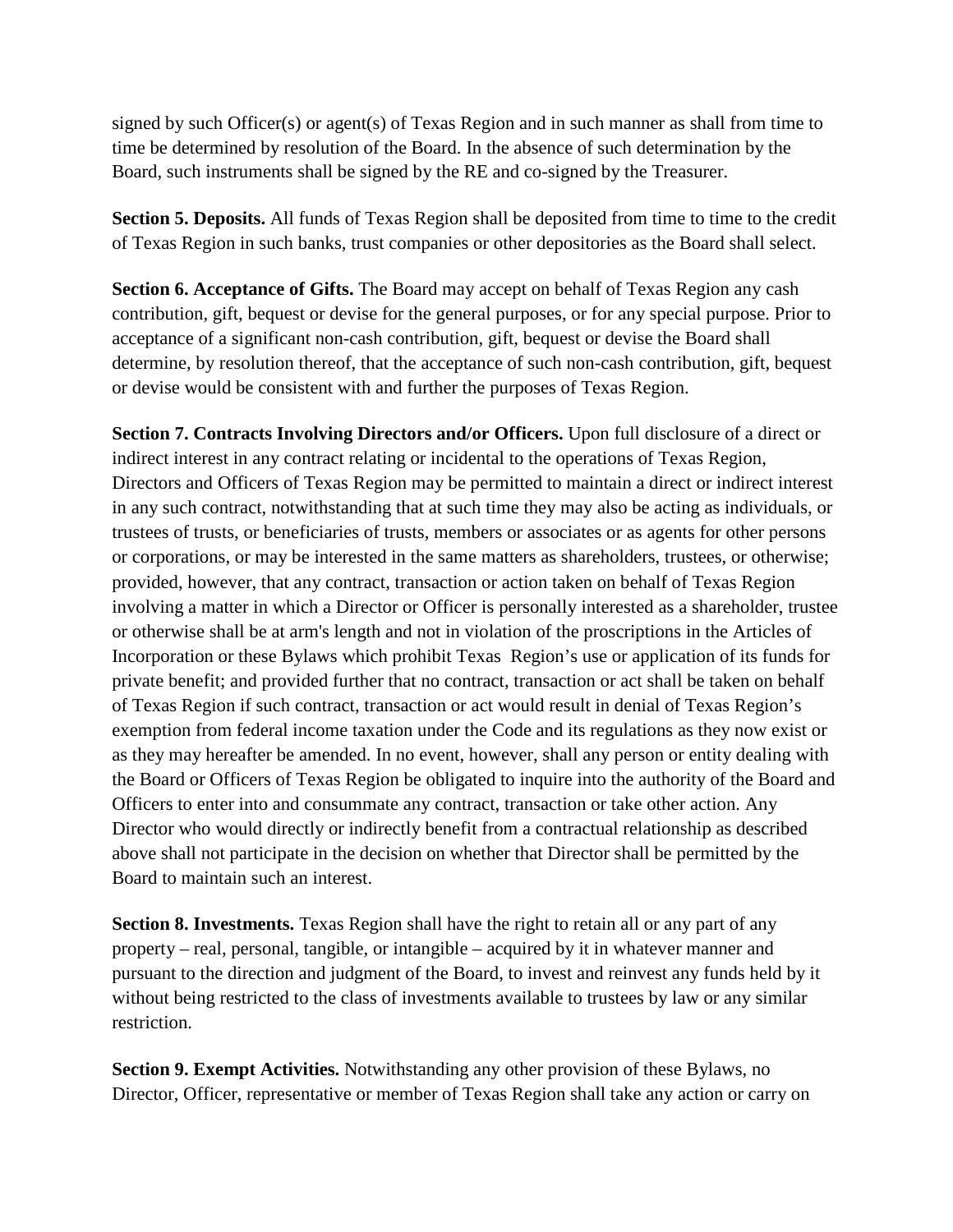any activity by or on behalf of Texas Region which is not permitted to be taken or carried on by an organization exempt from federal income taxation under sections  $501(c)(4)$  of the Code and its regulations as they now exist or as they may hereafter be amended, or by an organization contributions to which are deductible under section  $170(a)(1)$  of the Code and its regulations as they now exist or as they may hereafter be amended, by virtue of being charitable contributions as defined in section  $170(c)(2)$  of the Code and its regulations as they now exist or as they may hereafter be amended.

**Section 10. Captions.** Captions (i.e. article and section headings) are inserted in these Bylaws for convenience only and in no way define, limit or describe the scope or intent of these Bylaws or any provision hereof, nor in any way affect the interpretation of these Bylaws.

**Section 11. Severability of Clauses.** If any provision of these Bylaws is held illegal or unenforceable in a judicial proceeding, such provision shall be severed and shall be inoperative and the remainder of these Bylaws shall remain operative and binding.

## **ARTICLE IX – INDEMNIFICATION OF OFFICERS AND DIRECTORS**

**Section 1. Right to Indemnification.** Texas Region shall indemnify any person who was, is or is threatened to be made a named defendant or respondent in a proceeding (as hereinafter defined) because the person (i) is or was a Director, Officer or committee member of Texas Region or (ii) while a Director, Officer or committee member of Texas Region, is or was serving at the request of Texas Region as a Director, Officer, committee member, partner or other enterprise, to the fullest extent that a corporation may grant indemnification under the Texas Business Organizations Code ("TBOC") as the same exists or may hereafter be amended. TO THE EXTENT PERMITTED BY THEN-APPLICABLE LAW, THE GRANT OF MANDATORY INDEMNIFICATION TO ANY PERSON PURSUANT TO THIS ARTICLE SHALL EXTEND TO PROCEEDINGS INVOLVING THE NEGLIGENCE OF SUCH PERSONS. Such right shall be a contract right and shall include the right to be paid by Texas Region for expenses incurred in defending any such proceeding in advance of its final disposition to the maximum extent permitted under the TBOC as the same exists or may hereafter be amended. As used herein, the term "proceeding" means any threatened, pending or completed action, suit or proceeding, whether civil, criminal, administrative, arbitrative or investigative, any appeal in such an action, suit or proceeding, and any inquiry or investigation that could lead to such an action, suit or proceeding.

**Section 2. Reimbursement for Out-of-Pocket Expenses.** If a claim for indemnification or advancement of expenses hereunder is not paid in full by Texas Region within ninety (90) days after a written claim has been received by Texas Region, the claimant may at any time thereafter bring suit against Texas Region to recover the unpaid amount of the claim and, if successful in whole or in part, the claimant shall be entitled to be paid also the expenses of prosecuting such